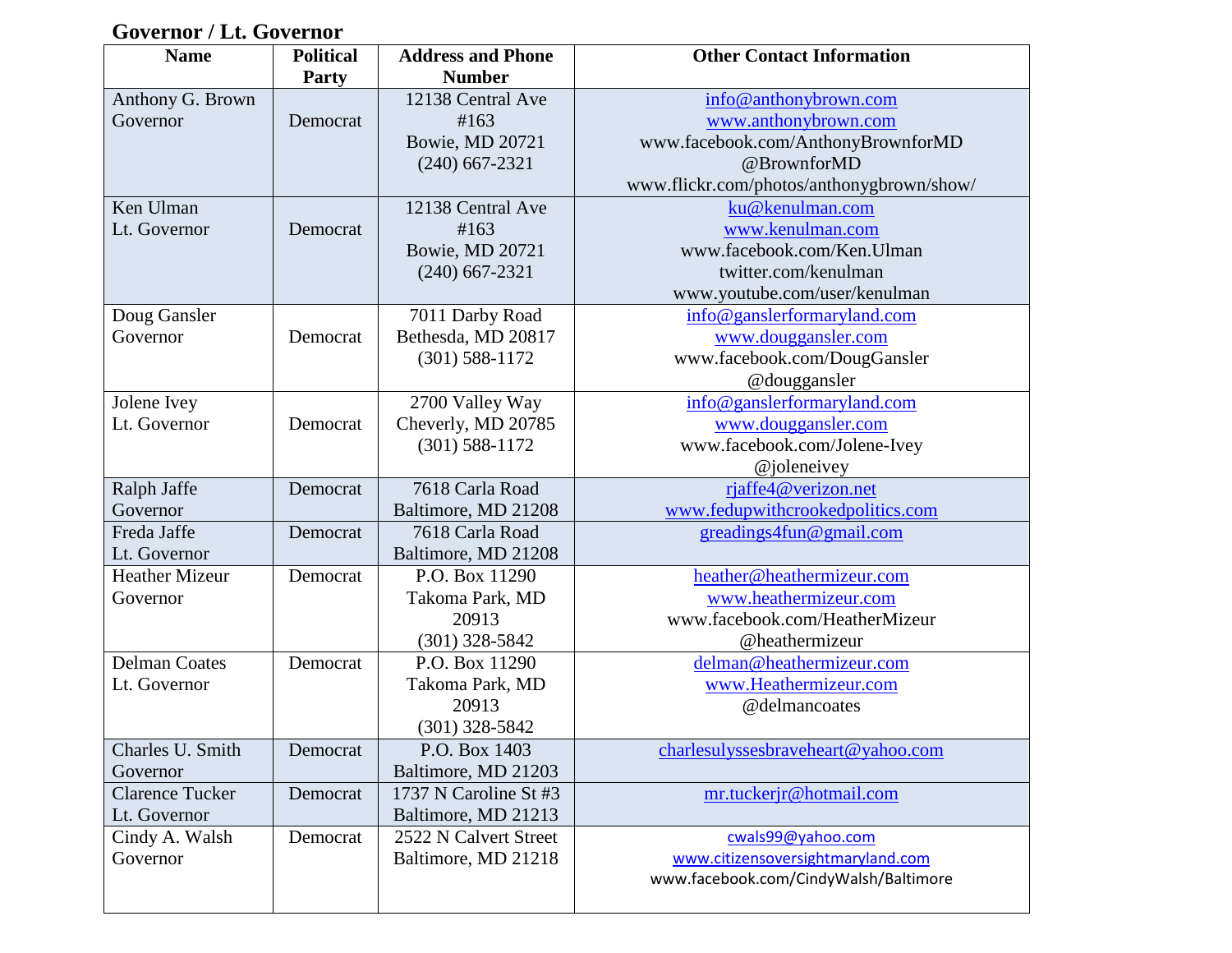| Mary Elizabeth         | Democrat    | 501 W University Pky   | libbypen@gmail.com                            |
|------------------------|-------------|------------------------|-----------------------------------------------|
| Wingate-<br>Pennacchia |             | Apt E1                 |                                               |
|                        |             | Baltimore, MD 21210    |                                               |
| Lt. Governor           |             |                        |                                               |
| David R. Craig         | Republican  | 25 W. Courtland Street | david@davidcraig.com                          |
| Governor               |             | Bel Air, MD 21014      | www.davidcraig.com                            |
|                        |             | $(410)$ 939-1941       | www.facebook.com/DavidRCraig                  |
|                        |             |                        | @DavidCraig2014                               |
| Jeannie Haddaway       | Republican  | P.O. Box 279           | www.jeanniehaddaway.com                       |
| Lt. Governor           |             | Newcomb, MD 21653      | www.facebook.com/FansofJeannieHaddaway-Riccio |
|                        |             | $(410)$ 939-1941       | @jeannie.riccio                               |
| Ron George             | Republican  | 364 Oak Drive          | info@voterongeorge.com                        |
| Governor               |             | Arnold, MD 21012       | www.voterongeorge.com                         |
|                        |             |                        | www.facebook.com/RonGeorge2014                |
|                        |             |                        | @rongeorge2014                                |
| Shelley Aloi           | Republican  | P.O. Box 1513          | info@votegeorge.com                           |
|                        |             | Frederick, MD 21702    | www.voterongeorge.com                         |
|                        |             | $(410)$ 544-3128       | www.facebook.com/RonGeorge2014                |
|                        |             |                        | @rongeorge2014                                |
| Larry Hogan            | Republican  | P.O. Box 6559          | lhogan@hoganforgovernor.com                   |
| Governor               |             | Annapolis, MD 21401    |                                               |
|                        |             | (855) 23H-OGAN         |                                               |
| Boyd Rutherford        | Republican  | P.O. Box 6559          | brutherford@hoganforgovernor.com              |
| Lt. Governor           |             | Annapolis, MD 21401    |                                               |
|                        |             | (855) 23H-OGAN         |                                               |
| <b>Charles Lollar</b>  | Republican  | 12155 Liberty Rose Pl  | jericho@lollar4governor.com                   |
| Governor               |             | Newburg, MD 20664      | www.lollar4governor.com                       |
|                        |             | $(240)$ 216-5561       | www.facebook.com/CharlesLollarforGovernor     |
|                        |             |                        | @charles_lollar                               |
| Ken Timmerman          | Republican  | 3813 Sugarloaf Pkwy    | ken@Lollar4Governor.com                       |
| Lt. Governor           |             | Frederick, MD 21074    | www.Lollar4Governor.com                       |
|                        |             | $(301)$ 363-3283       | www.facebook.com/KenTimmerman                 |
|                        |             |                        | @KenTimmerman                                 |
| Shawn Quinn            |             |                        |                                               |
| Governor               | Libertarian | P.O. Box 1154          | citizens4quinn@outlook.com                    |
| <b>GENERAL</b>         |             | Lusby, MD 20657        | www.facebook.com/ShawnQuinn                   |
| <b>ELECTION ONLY</b>   |             | $(443) 684 - 0924$     |                                               |
| Lorenzo Gaztanaga      | Libertarian | P.O. Box 6257          | gaztanagacampaign@gmail.com                   |
| Lt. Governor           |             | Baltimore, MD 21206    |                                               |
| <b>GENERAL</b>         |             | $(443)$ 414-6539       |                                               |
| <b>ELECTION ONLY</b>   |             |                        |                                               |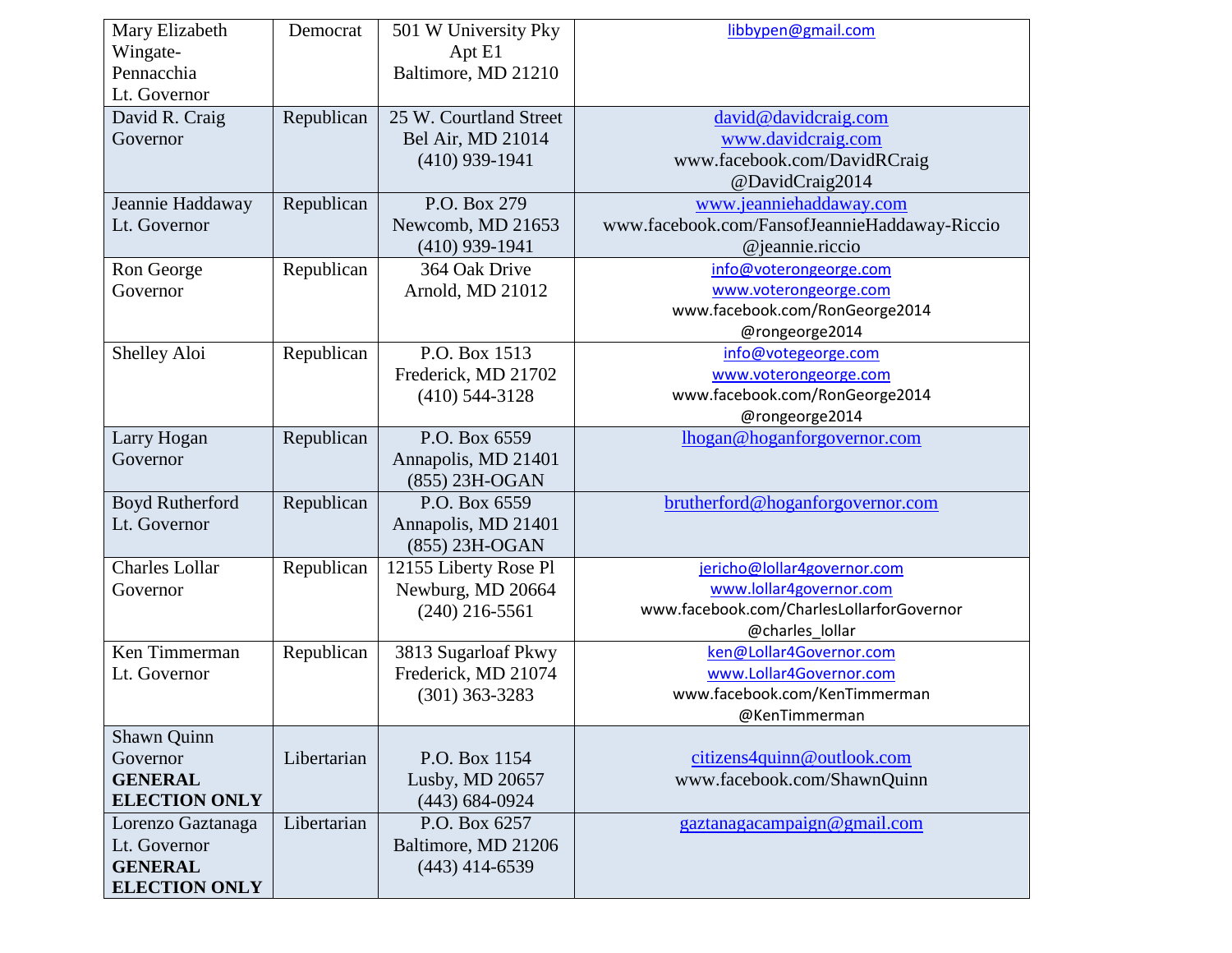### **Comptroller**

| <b>Name</b>          | <b>Political</b> | <b>Address and Phone</b> | <b>Other Contact Information</b> |
|----------------------|------------------|--------------------------|----------------------------------|
|                      | <b>Party</b>     | <b>Number</b>            |                                  |
| Peter Franchot       |                  | P.O. Box 7428            | Peter@Franchot.com               |
|                      | Democrat         | Silver Spring, MD        | www.franchot.com                 |
|                      |                  | 20907                    | www.facebook.com/PeterFranchot   |
|                      |                  | $(301)$ 357-9505         | @peterfranchot                   |
| William H. Campbell  | Republican       | 6375 Open Flower Ct      | whcampbell@verizon.net           |
|                      |                  | Columbia, MD 21045       | www.whcampbell2014.com           |
|                      |                  | $(301)$ 596-2041         | www.facebook.com/WilliamCampbell |
|                      |                  |                          | @whcampbell                      |
| Anjali Reed Phukan   | Other            | 110 Lynnmoor Drive       | anjalireed@gmail.com             |
| <b>GENERAL</b>       | Parties          | Silver Spring, MD        | www.anjali4md.weebly.com         |
| <b>ELECTION ONLY</b> |                  | 20901                    |                                  |

### **Attorney General**

| <b>Name</b>          | <b>Political</b> | <b>Address and Phone</b> | <b>Other Contact Information</b> |
|----------------------|------------------|--------------------------|----------------------------------|
|                      | <b>Party</b>     | <b>Number</b>            |                                  |
| Aisha Braveboy       | Democrat         | 3060 Mitchellive Rd      | info@aishabraveboy.com           |
|                      |                  | Suite 216                | www.aishabraveboy.com            |
|                      |                  | Bowie, MD 20716          | @aishabraveboy                   |
|                      |                  | $(301)$ 350-1510         |                                  |
| Jon S. Cardin        | Democrat         | 211 St. Paul Place       | jon@joncardin.com                |
|                      |                  | Baltimore, MD            | www.joncardin.com                |
|                      |                  | 21202                    | www.facebook.com/JonCardin       |
|                      |                  | $(443)$ 500-0179         | $@j$ oncardin                    |
|                      |                  |                          |                                  |
|                      |                  |                          |                                  |
|                      |                  |                          |                                  |
|                      |                  |                          |                                  |
| Brian E. Frosh       | Democrat         | 4810 Grantham Ave        | brian@brianfrosh.com             |
|                      |                  | Chevy Chase, MD          | www.brianfrosh.com               |
|                      |                  | 20815                    | www.facebook.com/BrianFrosh      |
|                      |                  | $(240)$ 479-9788         | @BrianFrosh                      |
| Jeffrey N. Pritzker  | Republican       | 110 West Road #222       | jnpritzker@mpelaw.com            |
|                      |                  | Towson, MD 21204         |                                  |
|                      |                  | (410) 823-2222           |                                  |
| Leo Wayne            | Libertarian      | 1965 Denbury Drive       | dymowski l@msn.com               |
| Dymowski             |                  | Dundalk, MD 21222        | www.vote4leo.org                 |
| <b>GENERAL</b>       |                  | $(410)$ 282-5808         |                                  |
| <b>ELECTION ONLY</b> |                  |                          |                                  |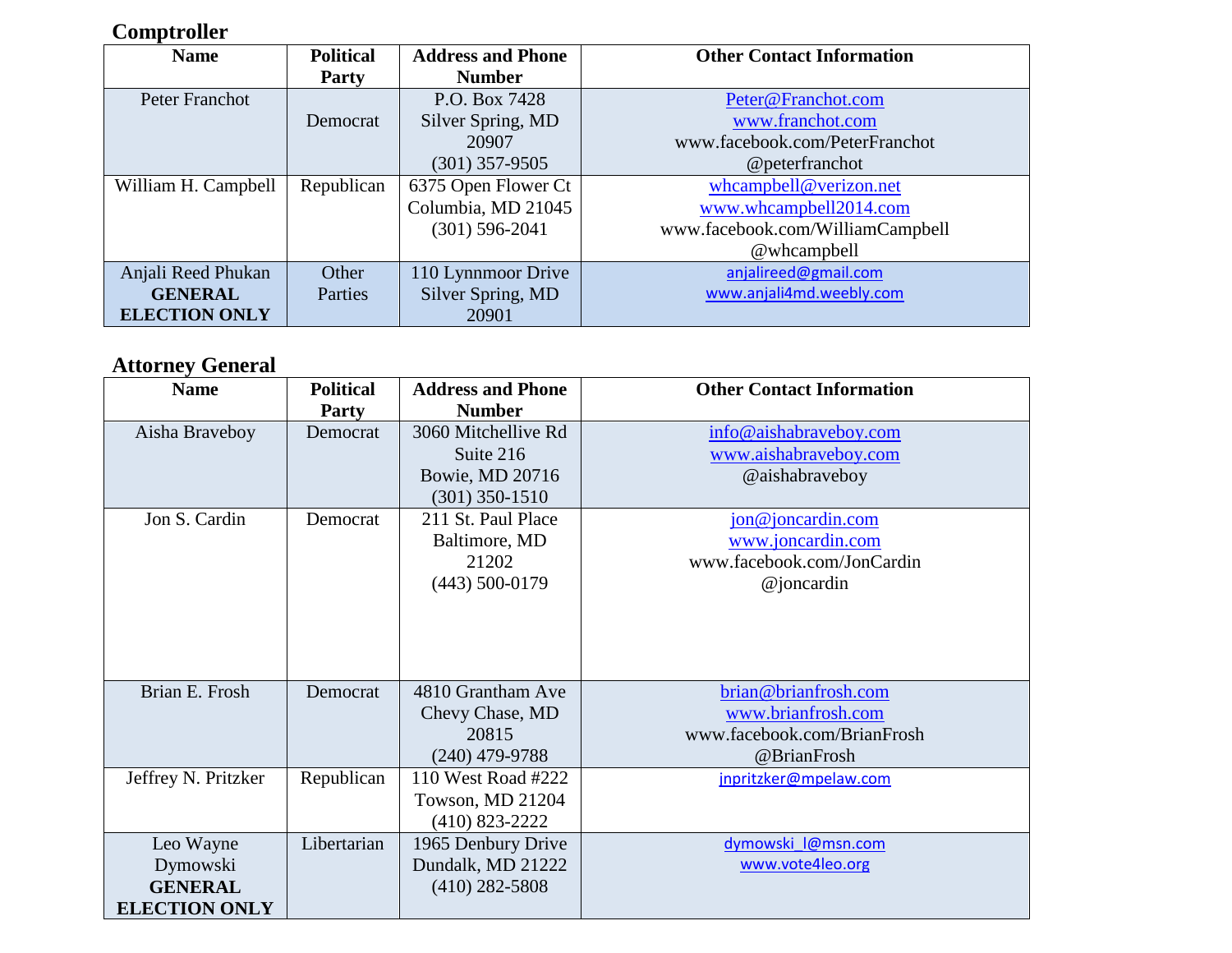### **Representative in Congress – 6 th District**

| <b>Name</b>            | <b>Political</b> | <b>Address and Phone</b> | <b>Other Contact Information</b> |
|------------------------|------------------|--------------------------|----------------------------------|
|                        | <b>Party</b>     | <b>Number</b>            |                                  |
| John K. Delaney        | Democrat         | P.O. Box 60320           | www.Delaneyforcongress.com       |
|                        |                  | Potomac, MD 20854        |                                  |
|                        |                  | $(301)$ 500-8642         |                                  |
| Dan Bongino            | Republican       | Citizens for Bongino     | www.Bongino.com                  |
|                        |                  | P.O. Box 1330            | www.facebook.com/Dan.Bongino     |
|                        |                  | Frederick, MD 21702      | @DBongino                        |
| Harold W. Painter, Jr. | Republican       | P.O Box 768              | Painterforcongress@yahoo.com     |
|                        |                  | Gaithersburg, MD         |                                  |
|                        |                  | 20884                    |                                  |
|                        |                  | $(301)$ 926-6457         |                                  |
| <b>Walter Theodore</b> | Unaffiliated     | 11213 Angus Way          |                                  |
| <b>Charlton</b>        |                  | Woodsboro, MD            |                                  |
| <b>GENERAL</b>         |                  | 21798                    |                                  |
| <b>ELECTION ONLY</b>   |                  |                          |                                  |
| George Gluck           | Green            | 4848 Sweetbirch Dr       | voteforgeorge@georgegluck.com    |
| <b>GENERAL</b>         |                  | Rockville, MD 20853      |                                  |
| <b>ELECTION ONLY</b>   |                  | (301) 924-5065           |                                  |

### **Representative in Congress – 8 th District**

| <b>Name</b>      | <b>Political</b><br><b>Party</b> | <b>Address and Phone</b><br><b>Number</b>                                    | <b>Other Contact Information</b>                                                                                 |
|------------------|----------------------------------|------------------------------------------------------------------------------|------------------------------------------------------------------------------------------------------------------|
| George English   | Democrat                         | 3508 Woodridge Ave<br>Silver Spring, MD<br>20902                             | georgetenglishjr@juno.com                                                                                        |
| Chris Van Hollen | Democrat                         | 10605 Concord St<br>Suite 202<br>Kensington, MD<br>20895<br>$(301)$ 942-3768 | Chris. VanHollen@vanhollen.org<br>www.vanhollen.org<br>www.facebook.com/ChrisVanHollen4Congress                  |
| Lih Young        | Democrat                         | P.O. Box 10286<br>Rockville, MD 20849                                        | lyly2kj@gmail.com                                                                                                |
| Dave Wallace     | Republican                       | 2127 Espey Ct #110<br>Crofton, MD 21114<br>$(240)$ 772-1638                  | dave@wallaceforamerica.com<br>www.wallaceforamerica.com<br>www.facebook.com/WallaceforCongress<br>@davewallaceus |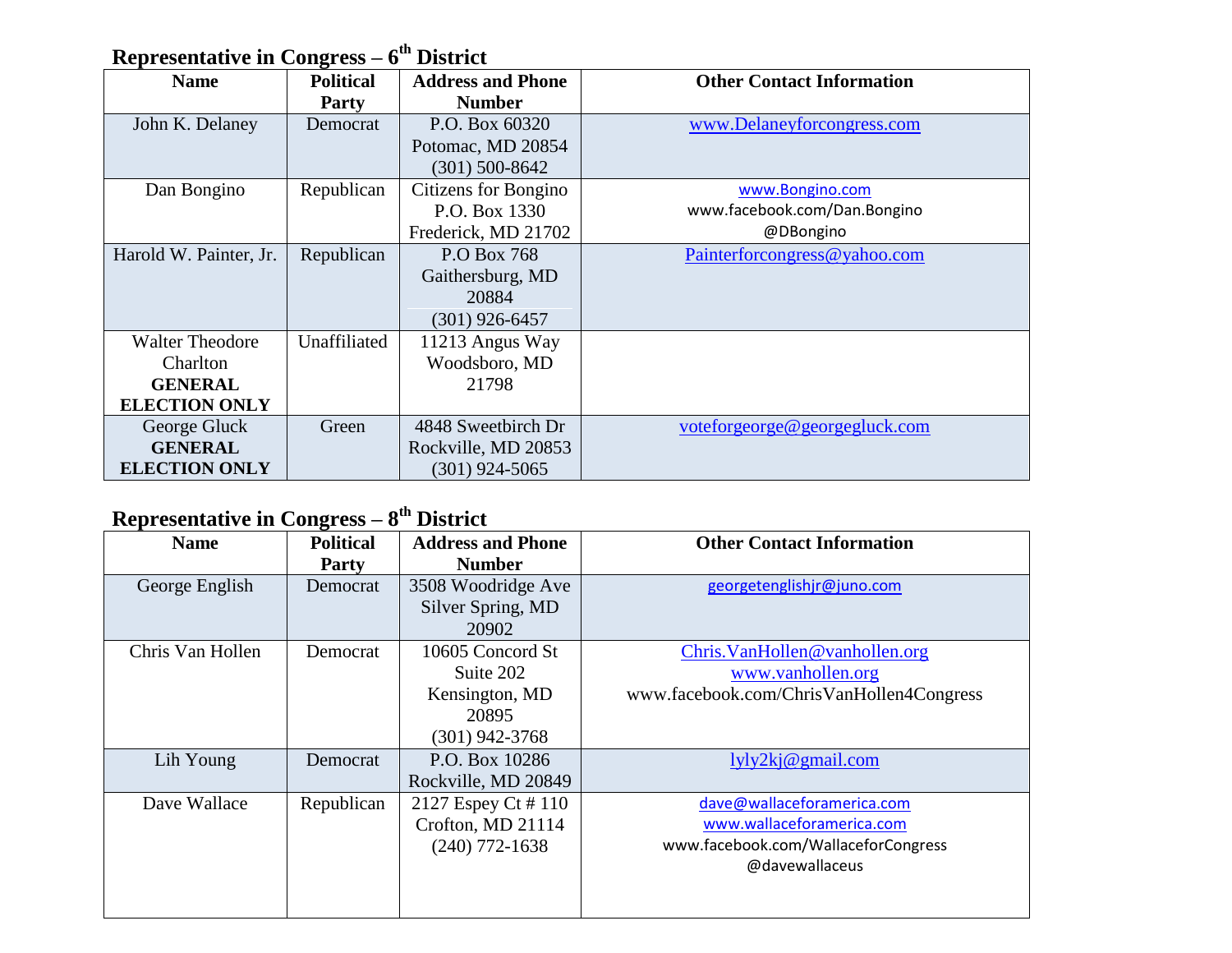| Andrew Jaye          | Unaffiliated | 215 Westminster Ave | ajayewildman@gmail.com        |
|----------------------|--------------|---------------------|-------------------------------|
| Wildman              |              | Apt A               | www.ouriapp.typepad.com       |
| <b>GENERAL</b>       |              | Westminster, MD     | @ouriapp                      |
| <b>ELECTION ONLY</b> |              | 21157               |                               |
| Steven Haddox        | Libertarian  | P.O. Box 1425       | steven@haddox4house.com       |
| <b>GENERAL</b>       |              | Frederick, MD 21702 | www.haddox4house.com          |
| <b>ELECTION ONLY</b> |              | $(240)$ 285-9823    | www.facebook.com/Haddox4House |
|                      |              |                     | @haddox4house                 |

#### **State Senator – District 3**

| <b>Name</b>       | <b>Political</b><br>Party | <b>Address and Phone</b><br><b>Number</b>                    | <b>Other Contact Information</b>                         |
|-------------------|---------------------------|--------------------------------------------------------------|----------------------------------------------------------|
| Ronald N. Young   | Democrat                  | P.O. Box 724<br>Frederick, MD 21705                          | RYoung6446@hotmail.com<br>www.facebook.com/Ron.Young-925 |
|                   |                           | $(301) 682 - 7339$                                           | $@$ senronyoung                                          |
| Corey Stottlemyer | Republican                | 207 Meadowdale Ln<br>Frederick, MD 21702<br>$(301)$ 331-8028 | coreyinmaryland@outlook.com                              |

#### **State Senator – District 4**

| <b>Name</b>    | <b>Political</b> | <b>Address and Phone</b> | <b>Other Contact Information</b>      |
|----------------|------------------|--------------------------|---------------------------------------|
|                | <b>Party</b>     | <b>Number</b>            |                                       |
| Dan Rupli      | Democrat         | 18 E. Orndorff Drive     | rupli@aol.com                         |
|                |                  | Brunswick, MD            |                                       |
|                |                  | 21716                    |                                       |
|                |                  | $(240)$ 481-2677         |                                       |
| David Brinkley | Republican       | P.O. Box 321             | david@dbrinkley.com                   |
|                |                  | New Market, MD           | www.dbrinkley.com                     |
|                |                  | 21774                    | www.facebook.com/SenatorDavidBrinkley |
|                |                  | (301) 882-7093           | @senatorBrinkley                      |
| Michael Hough  | Republican       | 143 Fiona Way            | michael@houghforsenate.com            |
|                |                  | Brunswick, MD            | www.houghforsenate.com                |
|                |                  | 21758                    | www.facebook.com/HoughforSenate       |
|                |                  | $(240)$ 405-7098         | @Hough for Senate                     |

## **House of Delegates – District 3A Vote for no more than two**

| <b>Name</b>      | <b>Political</b><br><b>Party</b> | <b>Address and Phone</b><br><b>Number</b>  | <b>Other Contact Information</b> |
|------------------|----------------------------------|--------------------------------------------|----------------------------------|
| Nicholas Bouquet | Democrat                         | 1153 Daffodil Drive<br>Frederick, MD 21703 | nbouqu1@prodigy.net              |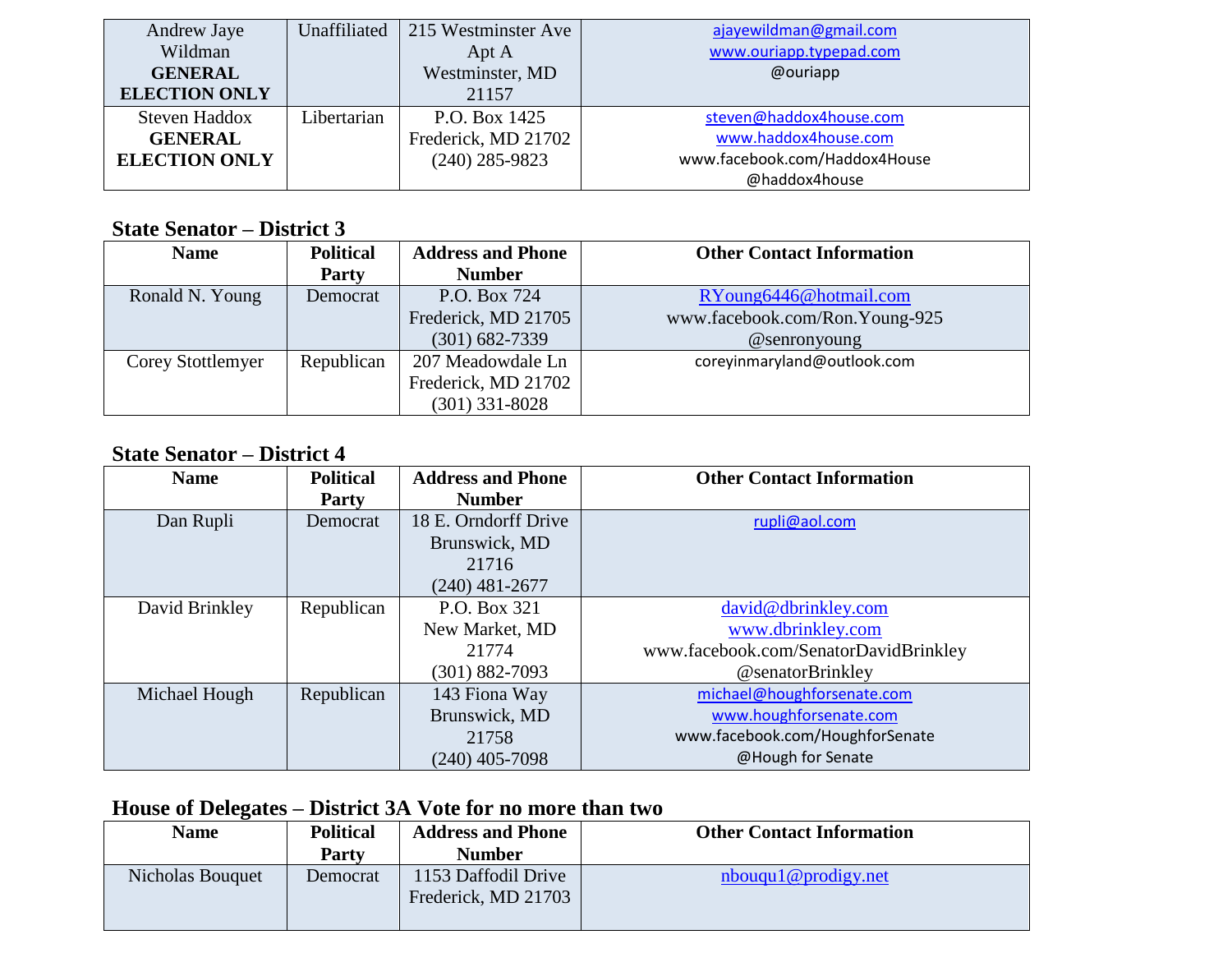| Carol L. Krimm    | Democrat   | 1587 Abbey Court     | $\frac{\text{cardkrimm@gmail.com}}{\text{cardl.com}}$ |
|-------------------|------------|----------------------|-------------------------------------------------------|
|                   |            | Frederick, MD 21701  | www.carolkrimm.net                                    |
|                   |            | (301) 663-1961       |                                                       |
| Roger Wilson      | Democrat   | 1816 Rivermist Court | RA Wilson@verizon.net                                 |
|                   |            | Frederick, MD 21701  | www.rogerwilson4delegate.com                          |
| Karen Lewis Young | Democrat   | 409 Culler Avenue    | KLewisyoung@hotmail.com                               |
|                   |            | Frederick, MD 21701  | www.facebook.com/KarenLewisYoungforHouseofDeleg       |
|                   |            | (301) 682-7339       | ates3A                                                |
| Paul Smith        | Republican | 103 Fairview Ave     | cpaulsmith@verizon.net                                |
|                   |            | Frederick, MD 21701  | www.facebook.com/C.PaulSmith                          |
| Victoria Wilkins  | Republican | 9313 Hillsborough    | Victoria.l.wilkins@gmail.com                          |
|                   |            | Drive                |                                                       |
|                   |            | Frederick, MD 21701  |                                                       |
|                   |            | (301) 620-4388       |                                                       |

### **House of Delegates – District 3B**

| <b>Name</b>          | <b>Political</b> | <b>Address and Phone</b> | <b>Other Contact Information</b> |
|----------------------|------------------|--------------------------|----------------------------------|
|                      | <b>Party</b>     | <b>Number</b>            |                                  |
| Stephen Slater       | Democrat         | P.O. Box 3448            | slaterfor $3B@$ gmail.com        |
|                      |                  | Frederick, MD 21701      |                                  |
|                      |                  | $(301) 682 - 5601$       |                                  |
| William "Bill"       | Republican       | 4118 Camden Drive        |                                  |
| Folden               |                  | Jefferson, MD 21755      |                                  |
|                      |                  |                          |                                  |
| Darren Shay Wigfield | Republican       | 5257 Buckeystown         | darren@darrenfordelegate.com     |
|                      |                  | Pike $#214$              | www.darrenfordelegate.com        |
|                      |                  | Frederick, MD 21703      | www.facebook.com/DarrenWigfield  |
|                      |                  | $(301) 637 - 0769$       | @DarrenWigfield                  |

### **House of Delegates – District 4 – Vote for no more than three**

| <b>Name</b>  | <b>Political</b><br><b>Party</b> | <b>Address and Phone</b><br><b>Number</b> | <b>Other Contact Information</b>     |
|--------------|----------------------------------|-------------------------------------------|--------------------------------------|
|              |                                  |                                           |                                      |
| Gene Stanton | Democrat                         | P.O. Box 304                              | stantonfordelegate@comcast.net       |
|              |                                  | Monrovia, MD                              | www.genestanton.nationbuilder.com    |
|              |                                  | 21770-0304                                | www.facebook.com/GeneStanton.35      |
|              |                                  |                                           | @genestanton                         |
| Kathy Afzali | Republican                       | P.O. Box 412                              | Kathyafzali@comcast.net              |
|              |                                  | Braddock Heights,                         | www.facebook.com/KathyAfzaliDelegate |
|              |                                  | MD 21714                                  | @Kathy_Afzali                        |
|              |                                  | $(301) 524 - 7417$                        |                                      |
|              |                                  |                                           |                                      |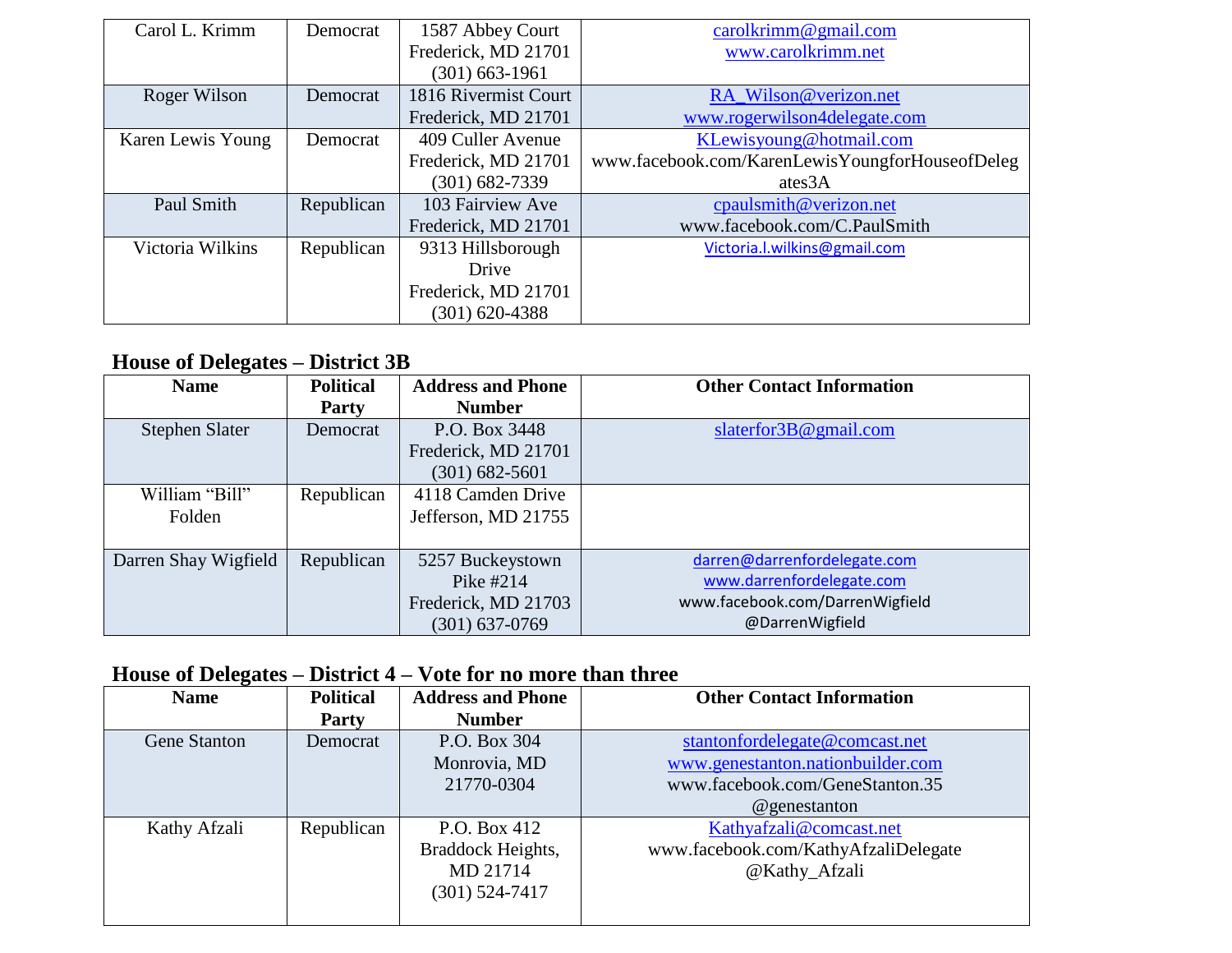| Barrie S. Ciliberti | Republican | 3741 Spicebush Dr   | barrieciliberti@yahoo.com          |
|---------------------|------------|---------------------|------------------------------------|
|                     |            | Frederick, MD 21704 |                                    |
|                     |            | $(301)$ 980-2285    |                                    |
| Wendi W. Peters     | Republican | 107 Sunset Avenue   | wendipeters@msn.com                |
|                     |            | Mt. Airy, MD 21771  | www.wendipeters.com                |
|                     |            | $(301)$ 829-2525    | www.facebook.com/PetersforDelegate |
|                     |            |                     | @wwpeters                          |
| Kelly L. Schulz     | Republican | 6773 Balmoral Ridge | delegatekellyschulz@gmail.com      |
|                     |            | New Market, MD      |                                    |
|                     |            | 21774               |                                    |
|                     |            | $(301)$ 304-0523    |                                    |
| David E. Vogt III   | Republican | P.O. Box 238        | david@vogtformayland.com           |
|                     |            | Brunswick, MD       | www.vogtformaryland.com            |
|                     |            | 21716               | www.facebook.com/DavidVogtusmc     |
|                     |            | (301) 789-8663      | @vote4vogtteam                     |

# **County Executive**

| <b>Name</b>      | <b>Political</b><br>Party | <b>Address and Phone</b><br><b>Number</b>                                               | <b>Other Contact Information</b>                                                                 |
|------------------|---------------------------|-----------------------------------------------------------------------------------------|--------------------------------------------------------------------------------------------------|
| Jan H. Gardner   | Democrat                  | P.O. Box 4268<br>Frederick, MD 21705<br>$(240)$ 405-8180                                | $jan@$ jangardner.org<br>www.jangardner.org<br>www.facebook.com/JanGardnerforFrederickCounty     |
| David Gray       | Republican                | Friends of Dave Gray<br>P.O. Box 340<br>Walkersville,<br>Maryland 21793<br>240-529-7660 | $davegrave$ grative@gmail.com<br>www.friendsofdavegray.com<br>www.facebook.com/FriendsOfDaveGray |
| Mark W. Sweadner | Republican                | P.O. Box 176<br>Libertytown, MD<br>21762<br>$(301) 898 - 9215$                          | Smarkwinfield@aol.com                                                                            |
| Blaine R. Young  | Republican                | 102 W Fourteenth St<br>Frederick, MD 21770                                              | blaine@blaineyoung.com<br>www.blaineyoung.com                                                    |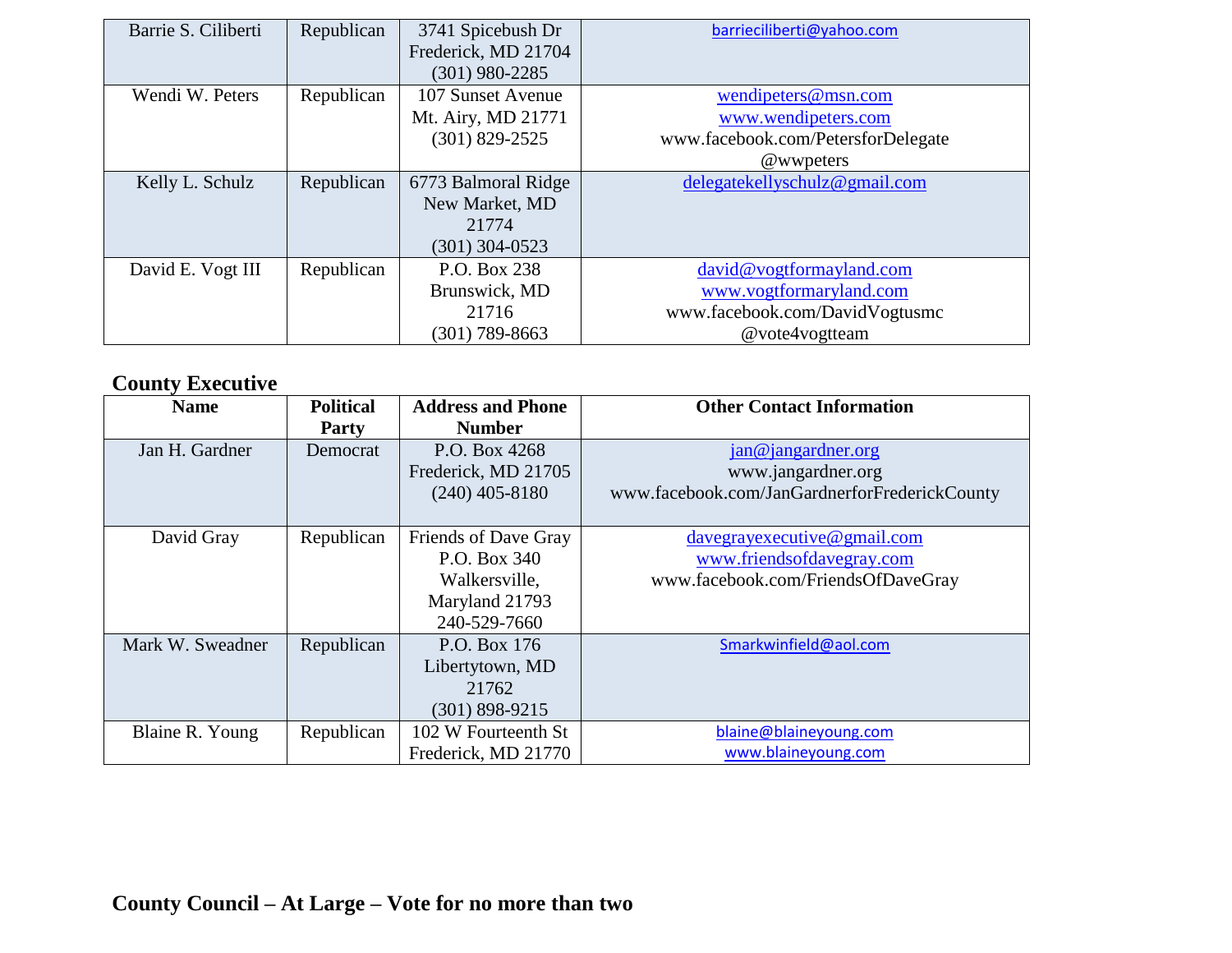| <b>Name</b>                          | <b>Political</b><br><b>Party</b> | <b>Address and Phone</b><br><b>Number</b>                                             | <b>Other Contact Information</b>                                                                                                    |
|--------------------------------------|----------------------------------|---------------------------------------------------------------------------------------|-------------------------------------------------------------------------------------------------------------------------------------|
| <b>Steve Bruns</b>                   | Democrat                         | 6113 Baldridge Circle<br>Frederick, MD 21701                                          | stevebruns@aol.com<br>www.stevebrunsforfrederick.com<br>www.facebook.com/SteveBrunsforFrederick.com                                 |
| Whitney M. Duck                      | Democrat                         | P.O. Box 235<br>Brunswick, MD 21716                                                   | whitney.duck@whitneyduckforfrederick.org<br>www.whitneyduckforfrederick.org<br>www.facebook.com/WhitneyDuckforFrederick             |
| <b>Susan Reeder Jessee</b>           | Democrat                         | 8694 S Pacific Court<br>Middletown, MD<br>21769                                       | sej58@comcast.net                                                                                                                   |
| Linda Marie Norris                   | Democrat                         | 9227 Baltimore<br><b>National Pike</b><br>Middletown, MD<br>21769<br>$(240)$ 315-8876 | lindam.norris@comcast.net<br>www.lindanorrisforcouncil.com<br>www.facebook.com/LindaNorrisforCouncil                                |
| Dave Twigg                           | Democrat                         | P.O. Box 42<br>Tuscarora, MD 21790                                                    | adtwiggiv@gmail.com                                                                                                                 |
| Eric Besch                           | Republican                       | 905 W 7th St # 212<br>Frederick, MD 21701<br>$(240)$ 780-8898                         | info@ericbesch.com<br>www.EricBesch.com<br>www.facebook.com/EricBeschforFrederick<br>@bescheric                                     |
| Jennifer Charlton                    | Republican                       | 11213 Angus Way<br>Woodsboro, MD 21798<br>$(301)$ 401-7465                            | www.jencharltonforfrederickcounty.org<br>jen@jencharltonforfrederickcounty.org<br>www.facebook.com/JenniferCharltonforCountyCouncil |
| <b>Wayne Samuel</b><br>Creadick, Jr. | Republican                       | 48 Foxrock Drive<br>Myersville, MD 21773<br>$(301)$ 293-3552                          | wscjr@comcast.net<br>www.facebook.com/CreadickforCountyCouncilatLarge                                                               |
| Dick Johnson                         | Republican                       | P.O. Box 38<br>Buckeystown, MD<br>21717<br>$(301) 674 - 1003$                         | friendsofdickjohnson@gmail.com                                                                                                      |
| Justin M. Kiska                      | Republican                       | 5 Willowdale Dr St 1A<br>Frederick, MD 21702<br>$(301)$ 662-6600                      | justin@justinkiska.com<br>www.justinkiska.com<br>www.facebook.com/KiskaforFrederick                                                 |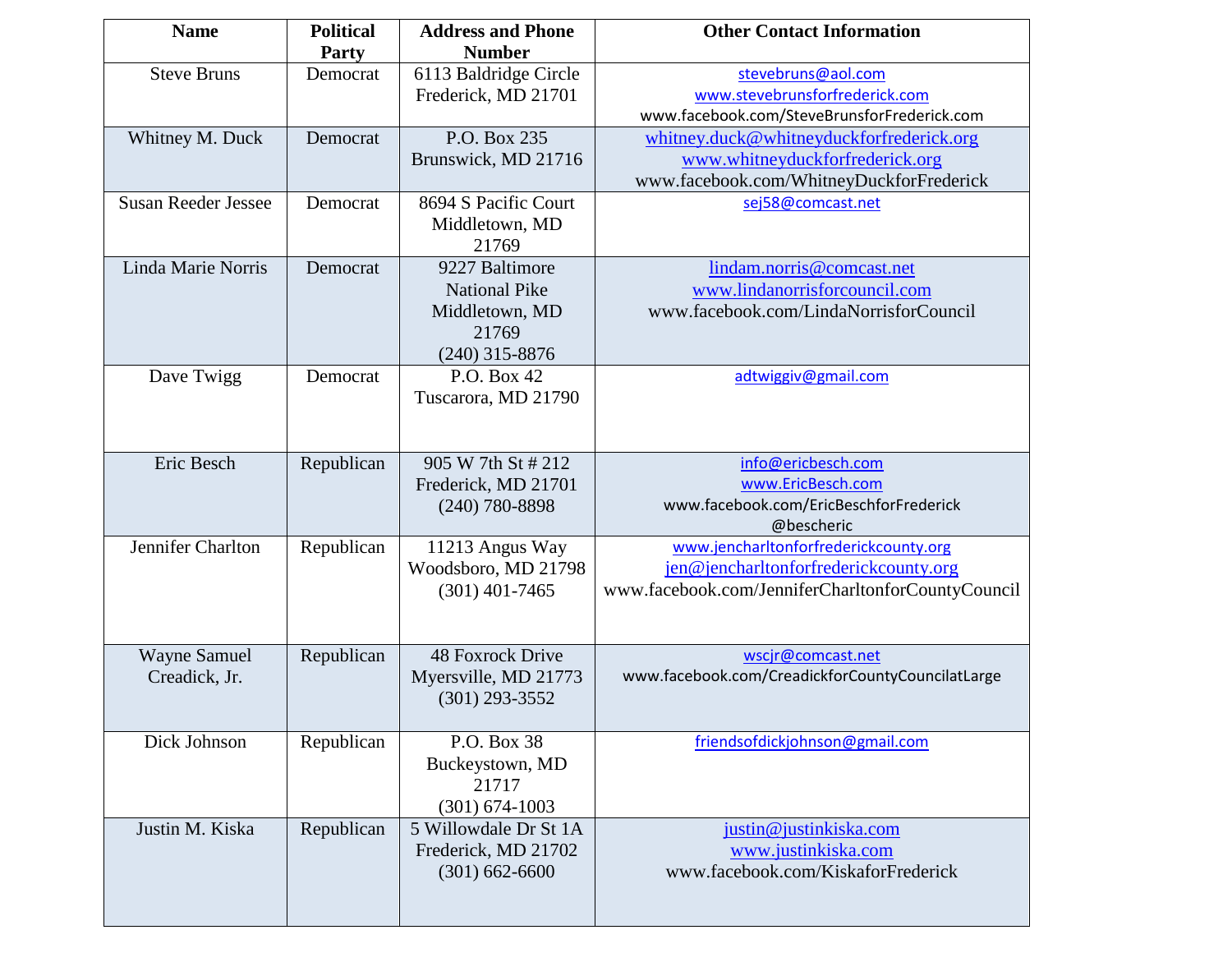| <b>Bud Otis</b>        | Republican | P.O Box 245         | rosebudotis@comcast.net      |
|------------------------|------------|---------------------|------------------------------|
|                        |            | Middletown, MD      | www.budotis.com              |
|                        |            | 21769               | www.facebook.com/BudOtis     |
|                        |            | $(240)$ 500-0095    |                              |
| <b>Jonathon Pocius</b> | Republican | 3528 Urbana Pike    | jon@votejp.org               |
|                        |            | Frederick, MD 21704 |                              |
|                        |            | $(240)$ 215-4438    |                              |
| <b>Billy Shreve</b>    | Republican | 1812 Sebastian Blvd | info@believeinshreve.com     |
|                        |            | Frederick, MD 21701 | www.BelieveInShreve.com      |
|                        |            | $(301) 694 - 3618$  | www.facebook.com/BillyShreve |

# **County Council – District 1**

| <b>Name</b>                 | <b>Political</b><br><b>Party</b> | <b>Address and Phone</b><br><b>Number</b>                           | <b>Other Contact Information</b>                                                                                   |
|-----------------------------|----------------------------------|---------------------------------------------------------------------|--------------------------------------------------------------------------------------------------------------------|
| Jerry Donald                | Democrat                         | P.O. Box 235<br>Braddock Heights, MD<br>21714<br>$(240)$ 405-5739   | jerrydonald371@gmail.com<br>www.electdonald.com<br>www.facebook.com/JerryDonaldforCountyCouncil<br>@jerrydonald371 |
| Richard A. Maranto          | Democrat                         | 8064 Geaslin Drive<br>Middletown, MD<br>21769<br>$(301) 676 - 9918$ | rich@richmaranto.org<br>www.richmaranto.org<br>www.facebook.com/RichMarantoforFrederick<br>@richmaranto2014        |
| Ellen L. Bartlett           | Republican                       | 4317 Buckeystown<br>Pike<br>Frederick, MD 21704                     | ellenb4317@yahoo.com                                                                                               |
| Grace Pileggi<br>Hallenbeck | Republican                       | 5716 Mill Run Place<br>Frederick, MD 21703<br>$(301)$ 663-0453      | grace@graceforfrederick.com<br>www.graceforfrederick.com<br>www.facebook.com/graceforfrederick                     |
| Michael Hill                | Republican                       | 3624 Lander Road<br>Jefferson, MD 21755                             | hillforfrederick@gmail.com                                                                                         |
| Carol Jaar Sepe             | Republican                       | 4465 Lewis Mill Ct<br>Jefferson, MD 21755<br>$(301)$ 473-5292       | cjaarsepe@aol.com<br>www.carolejaarsepe.com<br>www.facebook.com/FriendsofCaroleJaarSepe                            |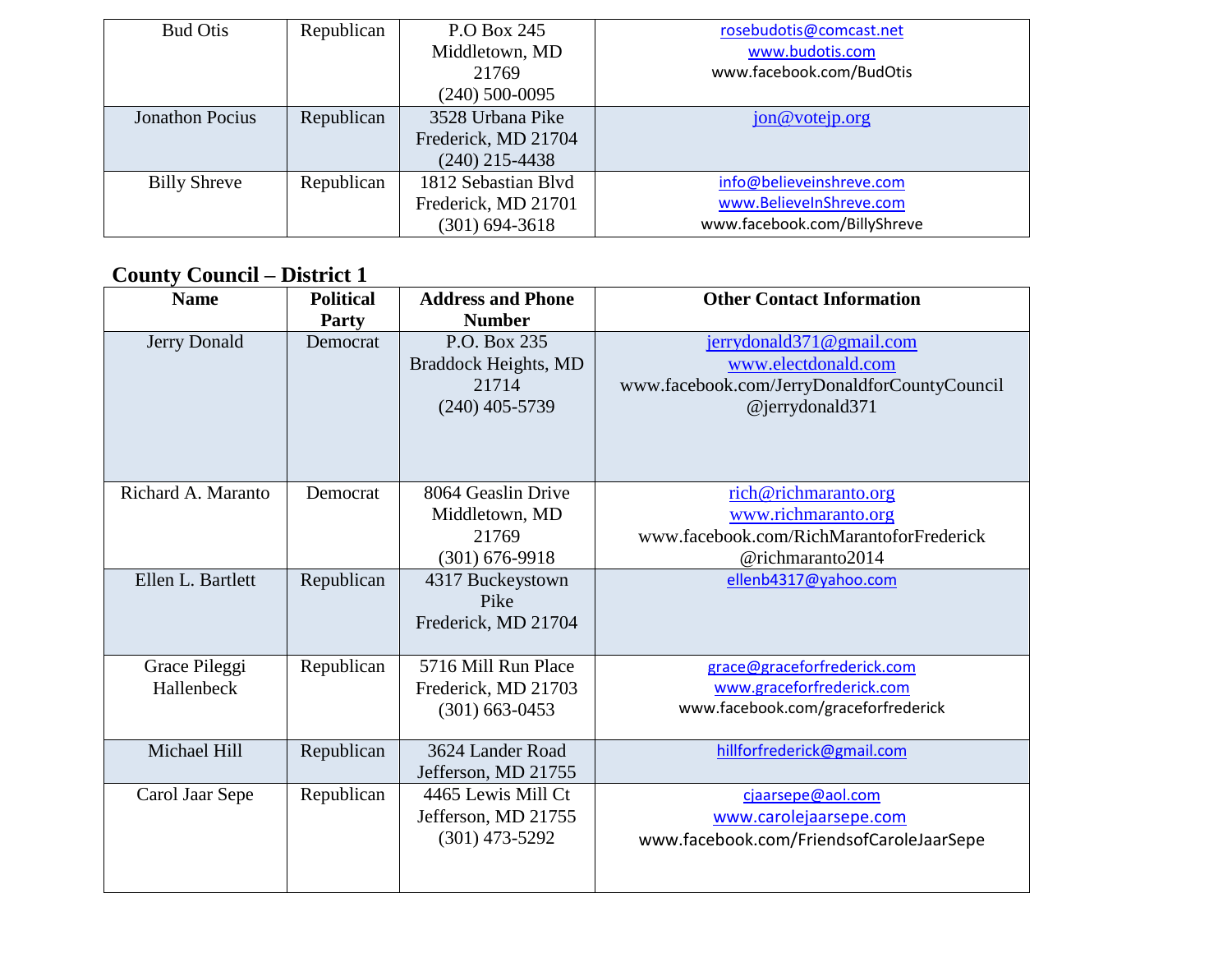### **County Council – District 2**

| <b>Name</b>                        | <b>Political</b><br><b>Party</b> | <b>Address and Phone</b><br><b>Number</b>                             | <b>Other Contact Information</b>                                                                              |
|------------------------------------|----------------------------------|-----------------------------------------------------------------------|---------------------------------------------------------------------------------------------------------------|
| Pamela Abramson                    | Democrat                         | 11895 Barley Ct<br>Monrovia, MD 21770                                 | Pabramson4d2@gmail.com                                                                                        |
| <b>Annette Breiling</b>            | Democrat                         | P.O. Box 255<br>Monrovia, MD 21770<br>$(301) 788 - 8170$              | annette@breiling4frederick.com<br>www.breiling4frederick.com                                                  |
| <b>Stacey Van Veen</b>             | Democrat                         | 5906 Jug Bridge Hill<br>Road<br>Frederick, MD 21704                   | rrkoopman@comcast.net                                                                                         |
| Tony Chmelik                       | Republican                       | 2941 Green Valley<br>Road<br>Ijamsville, MD 21754<br>$(301)$ 748-6146 | cheskyinc@verizon.net                                                                                         |
| <b>Stephens Ruffner</b><br>Dempsey | Republican                       | P.O. Box 412<br>Monrovia, MD 21770<br>$(301) 788 - 4980$              | sdempsey@dempsey4u.com<br>www.dempsey4u.com<br>www.facebook.com/Dempsey4U-FrederickCounty<br>CouncilDistrict2 |
| Fred Ugast                         | Republican                       | 3604 Spring Hollow Ln<br>Frederick, MD 21704<br>$(240)$ 344-2657      | fred@ugast.com<br>www.ugast.com<br>www.facebook.com/Ugast2014                                                 |

#### **County Council – District 3**

| <b>Name</b>        | <b>Political</b> | <b>Address and Phone</b>                                          | <b>Other Contact Information</b> |  |
|--------------------|------------------|-------------------------------------------------------------------|----------------------------------|--|
|                    | <b>Party</b>     | <b>Number</b>                                                     |                                  |  |
| <b>Jesse Goode</b> | Democrat         | P.O Box 3033                                                      | jg4504@aol.com                   |  |
|                    |                  | Frederick, MD 21705                                               | www.goode4fccouncil3.com         |  |
|                    |                  | $(301) 696 - 9060$                                                | www.facebook.com/GoodeCouncil3   |  |
| M.C Keegan-Ayer    | Democrat         | P.O. Box 748<br>Braddock Heights, MD<br>21714<br>$(301)$ 964-0635 | mc4district3@earthlink.net       |  |
| Luis O. Mantilla   | Democrat         | 10 Livingstone Terr<br>Frederick, MD 21702<br>$(240)$ 626-8312    | luisnazareno56@live.com          |  |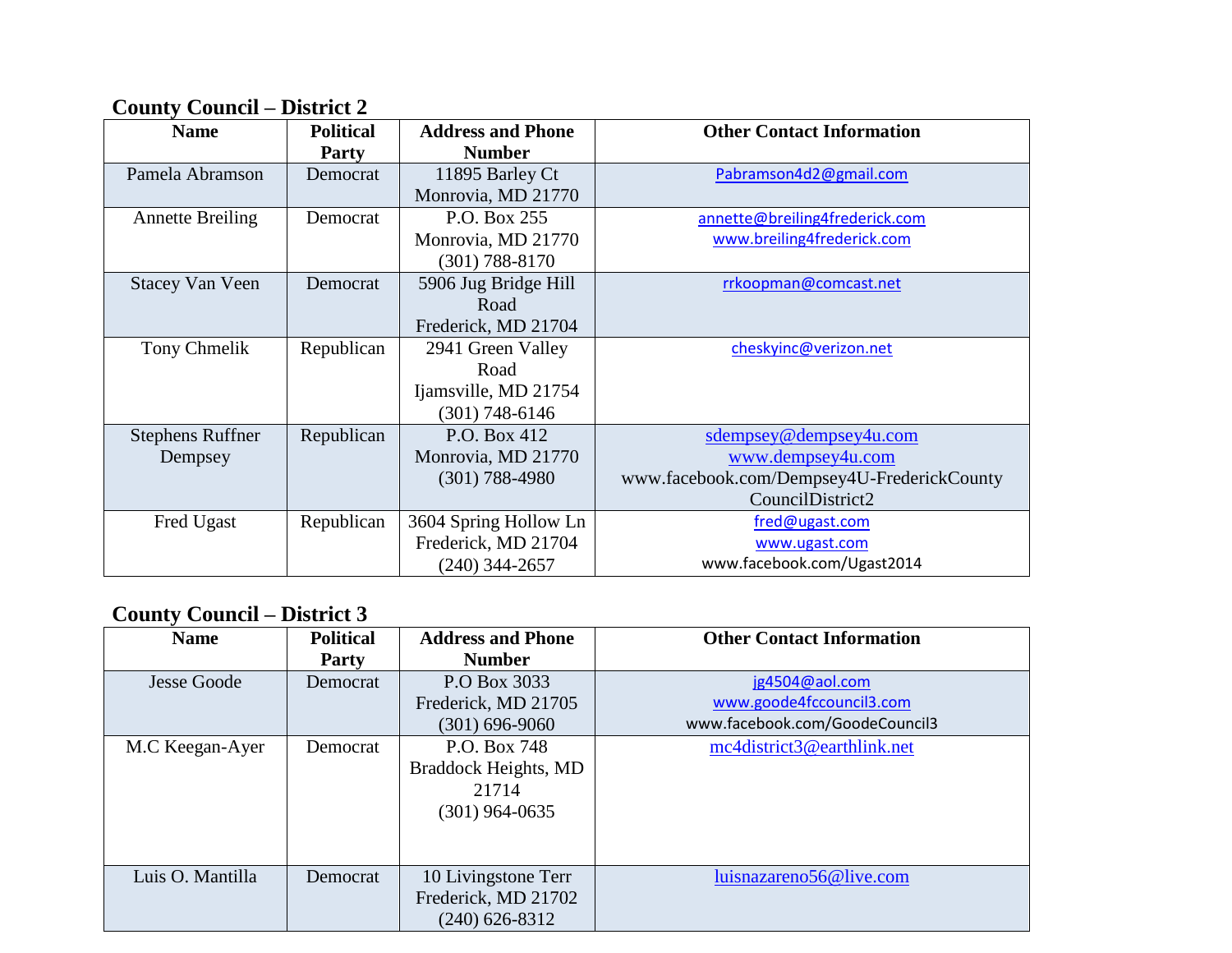| Sandra Reed                | Democrat   | 1417 Grouse Court<br>Frederick, MD 21703 | sreed47@msn.com                 |
|----------------------------|------------|------------------------------------------|---------------------------------|
|                            |            |                                          |                                 |
| <b>Dwaine Earl Robbins</b> | Democrat   | P.O. Box 233                             | dwaine.robbins@gmail.com        |
|                            |            | Frederick, MD 21705                      | www.friendsofdwaineerobbins.com |
|                            |            | $(301)$ 524-0331                         |                                 |
| <b>Christopher James</b>   | Republican | 2506 Shelley Cir #1B                     | chrismason22@aol.com            |
| Mason                      |            | Frederick, MD 21702                      |                                 |
|                            |            | (301) 788-6346                           |                                 |
| Denny Shafer               | Republican | 6913 Greenvale Court                     | pshafer2@verizon.net            |
|                            |            | Frederick, MD 21702                      |                                 |
|                            |            | $(301)$ 663-5043                         |                                 |

### **County Council – District 4**

| <b>Name</b>       | <b>Political</b><br><b>Party</b> | <b>Address and Phone</b><br><b>Number</b> | <b>Other Contact Information</b>              |
|-------------------|----------------------------------|-------------------------------------------|-----------------------------------------------|
| Jessica Fitzwater | Democrat                         | 1505 Dockside Drive                       | jessica@jessicafitzwater.com                  |
|                   |                                  | Frederick, MD 21701                       | www.jessicafitzwater.com                      |
|                   |                                  | $(301)$ 639-7714                          | www.facebook.com/JessicaFitzwaterforFrederick |
|                   |                                  |                                           | $@$ jessfitzwater                             |
| Robert (Bob)      | Republican                       | 5753 Box Elder Court                      | boblawrence5753@comcast.net                   |
| Lawrence          |                                  | Frederick, MD 21703                       |                                               |
|                   |                                  | $(301)$ 662-9185                          |                                               |

### **County Council – District 5**

| <b>Name</b>           | <b>Political</b> | <b>Address and Phone</b> | <b>Other Contact Information</b>            |
|-----------------------|------------------|--------------------------|---------------------------------------------|
|                       | Party            | <b>Number</b>            |                                             |
| Mark Long             | Democrat         | P.O. Box 495             | mark@marklong.us                            |
|                       |                  | Thurmont, MD 21788       | www.marklong.us                             |
|                       |                  | $(301)$ 271-1756         | www.facebook.com/MarkLongforFrederickCounty |
| Fred Wood             | Democrat         | P.O. Box 513             | fwoodsr@netzero.net                         |
|                       |                  | Thurmont, MD 21788       | www.fredwoodforcountycouncil.com            |
|                       |                  | $(301) 639 - 5787$       | www.facebook.com/FredWood                   |
| <b>Kirby Delauter</b> | Republican       | 2 Creamery Way           | kirbydelauter@wfdelauter.com                |
|                       |                  | Emmitsburg, MD           | www.kirbydelauter.com                       |
|                       |                  | 21727                    |                                             |
|                       |                  | $(301)$ 447-5881 x208    |                                             |
| <b>Ralph Whitmore</b> | Republican       | 56 Maple Avenue          |                                             |
|                       |                  | Walkersville, MD         |                                             |
|                       |                  | 21793                    |                                             |
|                       |                  | $(301)$ 845-1148         |                                             |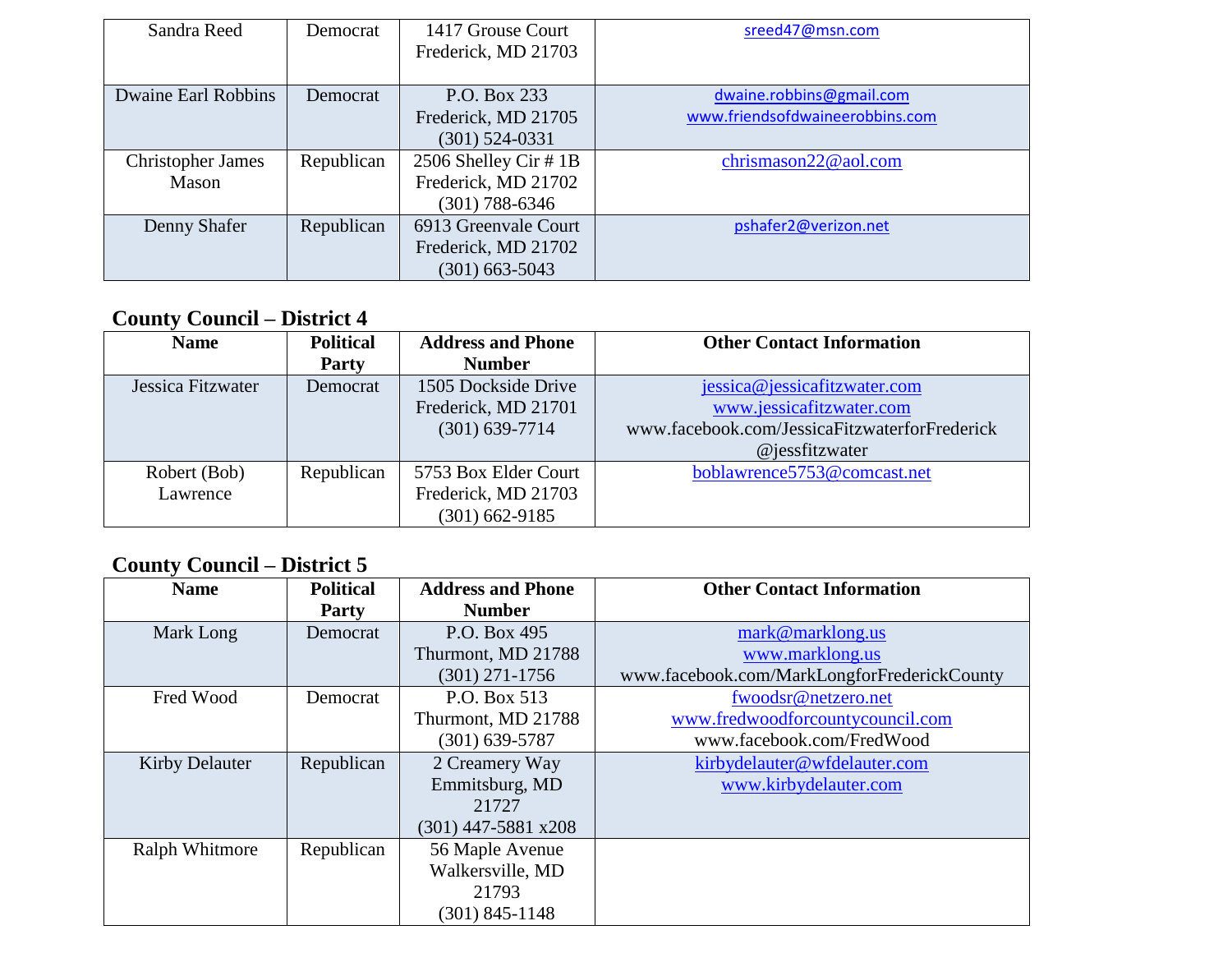### **Judge of the Circuit Court – District 6**

| <b>Name</b>        | <b>Political</b> | <b>Address and Phone</b> | <b>Other Contact Information</b> |
|--------------------|------------------|--------------------------|----------------------------------|
|                    | Party            | <b>Number</b>            |                                  |
| Danny B. O'Connor  |                  | 100 West Patrick Street  | Judgedannyoconnor@gmail.com      |
|                    |                  | Frederick, MD 21701      |                                  |
|                    |                  | $(240)$ 409-2033         |                                  |
| <b>Scott Rolle</b> |                  | 151 West Patrick Street  | rollelaw@hotmail.com             |
|                    |                  | Frederick, MD 21701      |                                  |
|                    |                  | (301) 228-3737           |                                  |

#### **State's Attorney**

| <b>Name</b>          | <b>Political</b><br>Party | <b>Address and Phone</b><br><b>Number</b>       | <b>Other Contact Information</b>                         |
|----------------------|---------------------------|-------------------------------------------------|----------------------------------------------------------|
| Teresa Rivera Bean   | Democrat                  | P.O Box 321<br>Walkersville, MD<br>21793        | teresabeanforstatesattorney@gmail.com                    |
| <b>Charlie Smith</b> | Republican                | 2 Wiles Creek Circle<br>Middletown, MD<br>21769 | thestaterests@outlook.com<br>www.statesattorneysmith.com |

### **Clerk of the Circuit Court**

| <b>Name</b>      | <b>Political</b> | <b>Address and Phone</b> | <b>Other Contact Information</b> |
|------------------|------------------|--------------------------|----------------------------------|
|                  | <b>Party</b>     | <b>Number</b>            |                                  |
| Lisa Munyan      | Democrat         | 1641 Mountain Church     | lisamunyan@mail.com              |
|                  |                  | Road                     |                                  |
|                  |                  | Middletown, MD           |                                  |
|                  |                  | 21769                    |                                  |
|                  |                  | $(301)$ 371-5816         |                                  |
| Sandra K. Dalton | Republican       | 311 Braeburn Drive       | sdalton994@aol.com               |
|                  |                  | Walkersville, MD         |                                  |
|                  |                  | 21793                    |                                  |
|                  |                  | 301) 898-1221            |                                  |

### **Register of Wills**

| <b>Name</b>    | <b>Political</b><br><b>Party</b> | <b>Address and Phone</b><br>Number        | <b>Other Contact Information</b> |
|----------------|----------------------------------|-------------------------------------------|----------------------------------|
| Chad W. Weddle | Democrat                         | 69 W Frederick Street<br>Walkersville, MD | chadwweddle@yahoo.com            |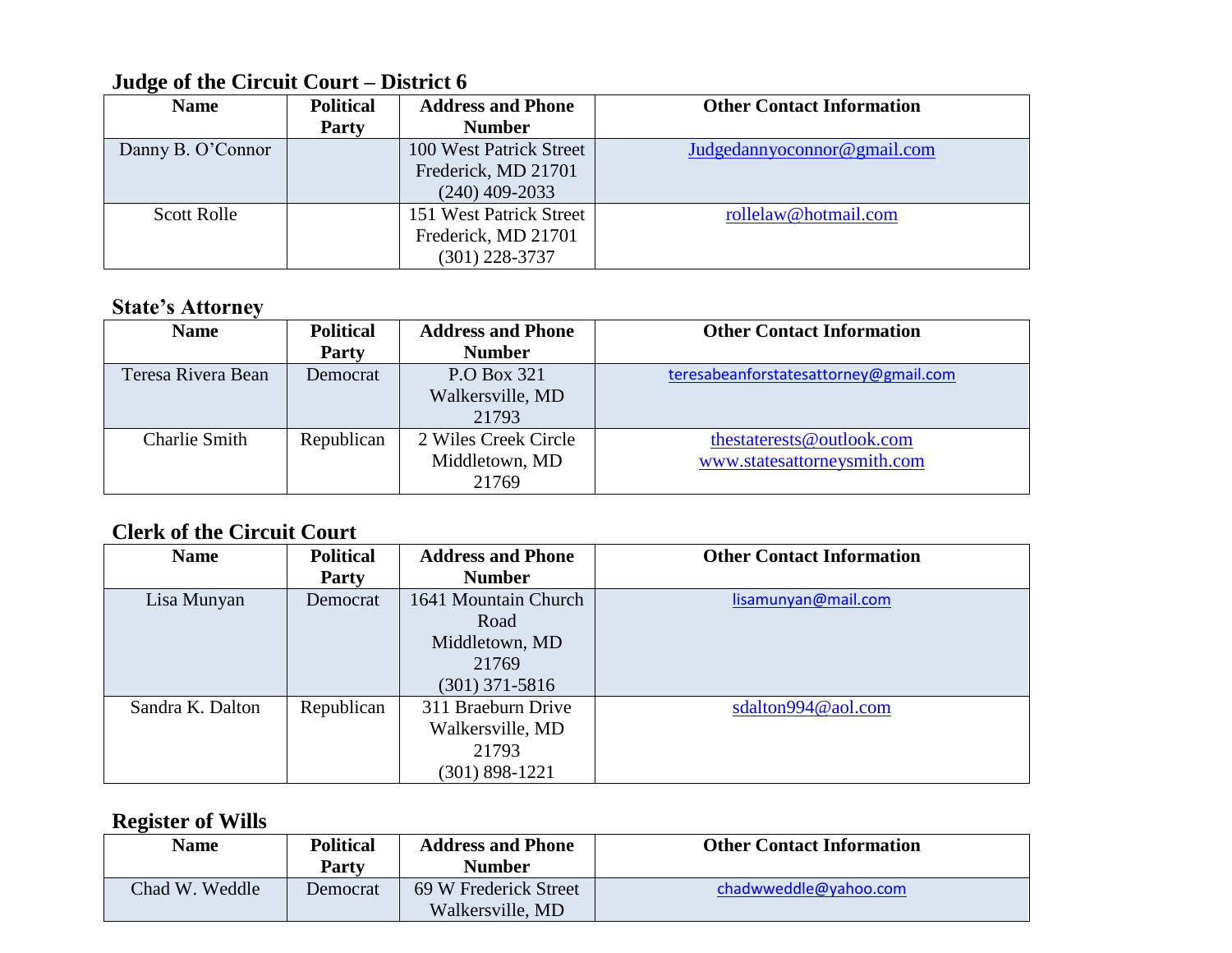|                      |            | 21793                 |                        |
|----------------------|------------|-----------------------|------------------------|
|                      |            | $(301)$ 845-2243      |                        |
| <b>Todd Crum</b>     | Republican | 8020 Fieldstone Drive | theodore8888@aol.com   |
|                      |            | Frederick, MD 21702   |                        |
|                      |            | $(301)$ 698-0694      |                        |
| <b>Sharon Keller</b> | Republican | 1601 Jefferson Pike   | buffalohill1@aol.com   |
|                      |            | Knoxville, MD 21758   |                        |
|                      |            | $(301)$ 600-6565      |                        |
| Mary C. Rolle        | Republican | 7217 James Harris     | mary.rolle@hotmail.com |
|                      |            | <b>Memorial Drive</b> |                        |
|                      |            | Frederick, MD 21702   |                        |
|                      |            | (301) 748-0544        |                        |

## **Judge of the Orphans' Court – Vote for Three**

| <b>Name</b>                | <b>Political</b> | <b>Address and Phone</b> | <b>Other Contact Information</b> |
|----------------------------|------------------|--------------------------|----------------------------------|
|                            | <b>Party</b>     | <b>Number</b>            |                                  |
| <b>James Edward French</b> | Democrat         | 501 Prospect Blvd D20    | www.facebookcover/JEFrench       |
|                            |                  | Frederick, MD 21701      |                                  |
|                            |                  | $(301)$ 663-0365         |                                  |
| Janis Judson               | Democrat         | 5536 Wicomico Drive      | jjudson@hood.edu                 |
|                            |                  | New Market, MD           |                                  |
|                            |                  | 21774                    |                                  |
|                            |                  |                          |                                  |
| Bonnie L. Nicholson        | Democrat         | 12634 Bunker Hill        | bonnieln@yahoo.com               |
|                            |                  | Road                     |                                  |
|                            |                  | Union Bridge, MD         |                                  |
|                            |                  | 21791                    |                                  |
|                            |                  | $(410)$ 775-2647         |                                  |
| Cleopatra Campbell         | Republican       | P.O. Box 21              | firstnilequeen@aol.com           |
|                            |                  | Frederick, MD 21705      |                                  |
|                            |                  | $(301) 695 - 8462$       |                                  |
| Adrian McC.                | Republican       | 7111Old Middletown       | macremsberg@comcast.net          |
| Remsberg                   |                  | Road                     |                                  |
|                            |                  | Middletown MD 21769      |                                  |
| Jimmy W. Trout             | Republican       | 8606 Hunters Drive       | jimmy@allcool.us                 |
|                            |                  | Frederick, MD 21701      |                                  |
|                            |                  | $(301)$ 898-0552         |                                  |
| <b>Buzz Working</b>        | Republican       | 1248 Danielle Dr         | buzzw50@aol.com                  |
|                            |                  | Frederick, MD 21703      | buzzworking@facebook.com         |
|                            |                  | $(301) 694 - 0982$       |                                  |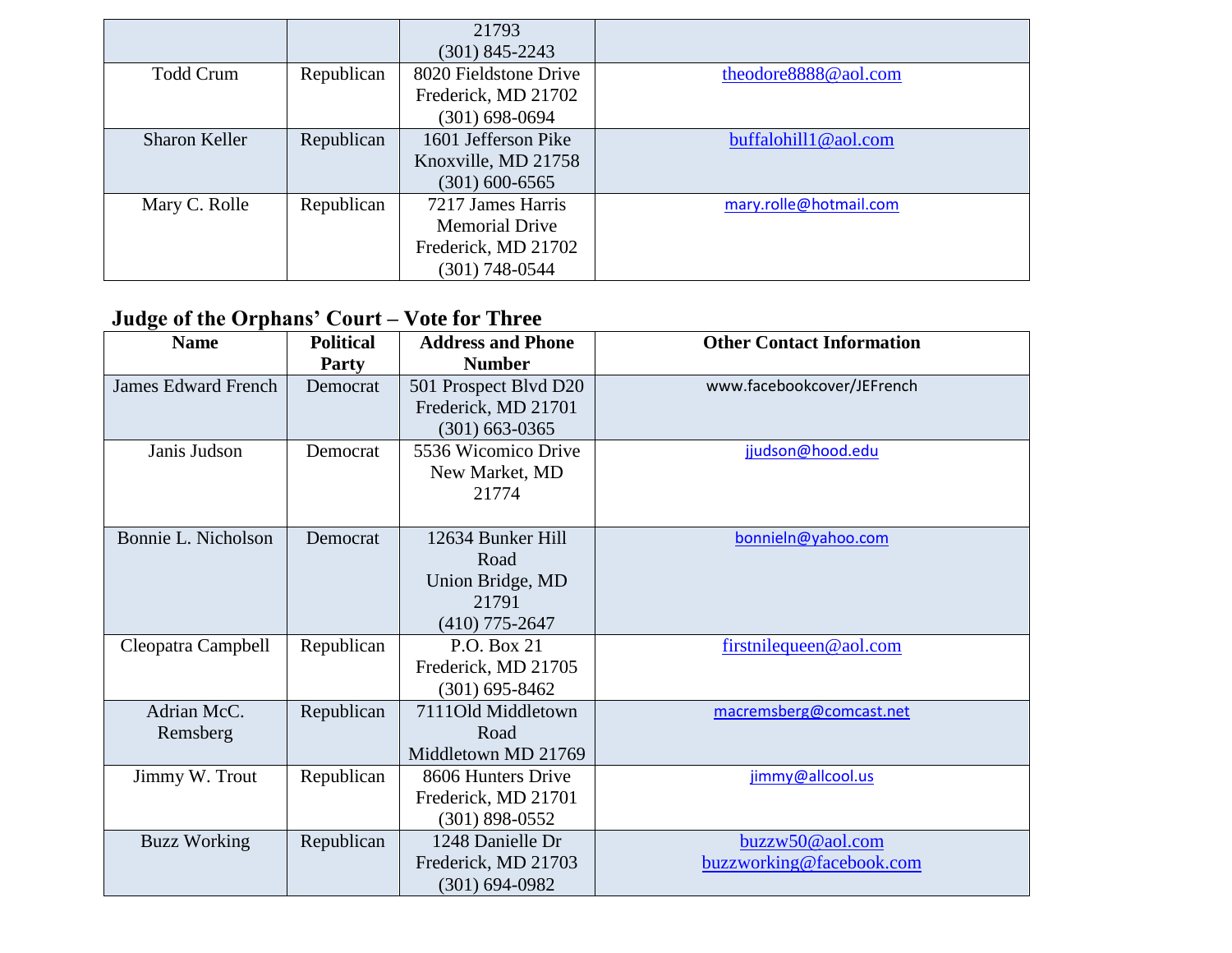**Sheriff**

| <b>Name</b>          | <b>Political</b> | <b>Address and Phone</b> | <b>Other Contact Information</b>      |
|----------------------|------------------|--------------------------|---------------------------------------|
|                      | <b>Party</b>     | <b>Number</b>            |                                       |
| Karl Bickel          | Democrat         | P.O. Box 4174            | karlbickel@comcast.net                |
|                      |                  | Frederick, MD 21705      | www.frederickcountysheriff.com        |
|                      |                  | $(301)$ 798-2143         |                                       |
| Kevin V. Grubb       | Republican       | P.O. Box 222             | kevingrubbforsheriff@gmail.com        |
|                      |                  | Jefferson, MD 21755      | www.facebook.com/KevinGrubbforSheriff |
|                      |                  | $(240)$ 674-7278         | $@$ grubbforsheriff                   |
| <b>Chuck Jenkins</b> | Republican       | 7197 Prospect Drive      | sannjenkins@comcast.net               |
|                      |                  | Thurmont, MD 21788       |                                       |
|                      |                  | $(301)$ 898-5722         |                                       |

#### **Democratic Central Committee – Female – Vote for no more than six**

| <b>Name</b>        | <b>Political</b> | <b>Address and Phone</b> | <b>Other Contact Information</b>                 |
|--------------------|------------------|--------------------------|--------------------------------------------------|
|                    | Party            | <b>Number</b>            |                                                  |
| Deborah Carter     | Democrat         | 14 Maple Avenue          | teacherdbc@aol.com                               |
|                    |                  | Walkersville, MD         |                                                  |
|                    |                  | 21793                    |                                                  |
| Mari Lee           | Democrat         | 5369 Partners Court      | marilee4fcdscc@gmail.com                         |
|                    |                  | Frederick, MD 21703      | @LeeMari7                                        |
| Helena Madison     | Democrat         | 2506 Shelley Circle 2A   | hem4162@gmail.com                                |
|                    |                  | Frederick, MD 21702      |                                                  |
| Jamie Shopland     | Democrat         | 3637 Islington Street    | jamielynnshopland@gmail.com                      |
|                    |                  | Frederick, MD 21704      | www.jamieshopland.com                            |
|                    |                  | $(301)$ 305-7640         | www.facebook.com/JamieShoplandforFrederickcounty |
|                    |                  |                          | @jamieshopland                                   |
| Myrna R. Whitworth | Democrat         | 9721 Woodcliff Court     | myrnawhit@verizon.net                            |
|                    |                  | New Market, MD           | www.facebook.com/MyrnaWhitworth                  |
|                    |                  | 21774                    |                                                  |

### **Democratic Central Committee – Male – Vote for no more than six**

| <b>Name</b>            | <b>Political</b> | <b>Address and Phone</b> | <b>Other Contact Information</b>     |
|------------------------|------------------|--------------------------|--------------------------------------|
|                        | <b>Party</b>     | <b>Number</b>            |                                      |
| <b>Kavonte Duckett</b> | Democrat         | 5222 Regal Court         | kavonteduckett@gmail.com             |
|                        |                  | Frederick, MD 21703      | www.facebook.com/DuckettforFrederick |
|                        |                  | $(301)$ 473-2743         |                                      |
| Kristopher Fair        | Democrat         | 1201 S Baker Pl Apt 34   | kris.fair.fcdscc@gmail.com           |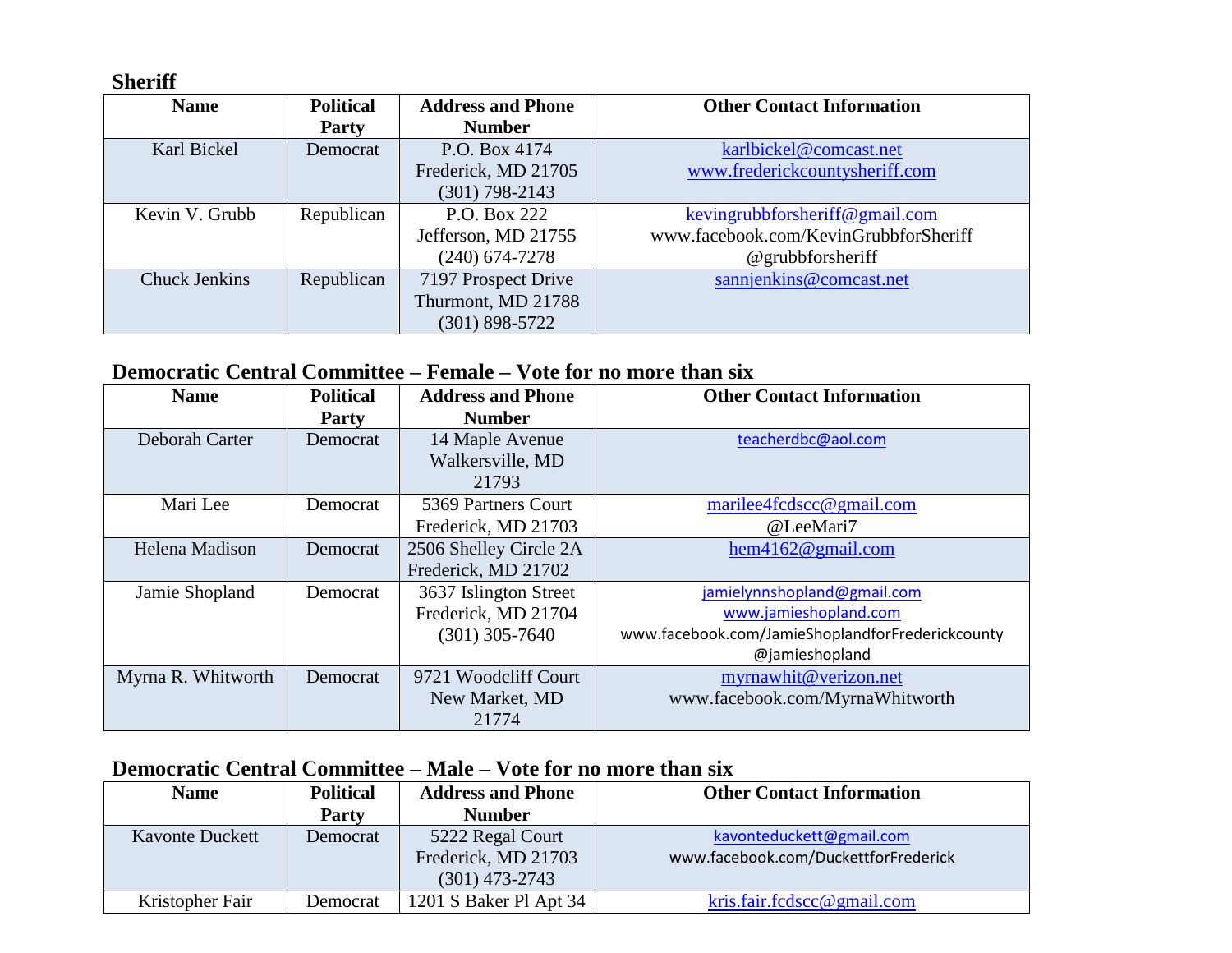|                              |          | Frederick, MD 21702                                                 | www.facebook.com/KristopherGFair    |
|------------------------------|----------|---------------------------------------------------------------------|-------------------------------------|
| <b>Thomas Stratton Gill</b>  | Democrat | 2511 Waterside Dr<br>Frederick, MD 21701<br>$(240)$ 446-5862        | thomas gilles $\alpha$ comeast. net |
| Mark R. Jafari               | Democrat | 4106 Celtic Way<br>Frederick, MD 21704<br>$(301)$ 874-5286          | mjafari4dscc@yahoo.com              |
| <b>Bob Kresslein</b>         | Democrat | 1721 Dahlgren Road<br>Middletown, MD<br>21769<br>$(301) 682 - 9840$ | rkresslein@fredericklaw.com         |
| Derek Timothy<br>Shackelford | Democrat | 1821 Country Run Way<br>Frederick, MD 21702                         | derek4alderman@gmail.com            |
| <b>Tony Soltero</b>          | Democrat | 7011 Fox Chase Road<br>New Market, MD<br>21774                      | tony.soltero@gmail.com              |
| Michael L. Sowell            | Democrat | 5603 Kara Cir<br>Frederick, MD 21703<br>$(301)$ 693-4228            | mikepsalm $27@$ gmail.com           |

# **Republican Central Committee – Vote for no more than nine**

| <b>Name</b>          | <b>Political</b> | <b>Address and Phone</b> | <b>Other Contact Information</b>               |
|----------------------|------------------|--------------------------|------------------------------------------------|
|                      | <b>Party</b>     | <b>Number</b>            |                                                |
| <b>John Bates</b>    | Republican       | 7257 Parkers Farm Ln     | batesj98@gmail.com                             |
|                      |                  | Frederick, MD 21703      |                                                |
|                      |                  | $(410)$ 300-6980         |                                                |
| Mike Bowersox        | Republican       | 7935 Wormans Mill Rd     | mike@bowersox.com                              |
|                      |                  | Frederick, MD 21701      |                                                |
|                      |                  |                          |                                                |
|                      |                  |                          |                                                |
|                      |                  |                          |                                                |
| <b>Russ Burdette</b> | Republican       | 6509 Springwater Ct      | naturalnurse@ymail.com                         |
|                      |                  | Apt 6102                 | www.facebook.com/RepublicansforFrederickCounty |
|                      |                  | Frederick, MD 21701      |                                                |
|                      |                  | $(301)$ 712-7377         |                                                |
| Michael Allan Catoe  | Republican       | 1711 Canal Run Dr        | mikecatoe@gmail.com                            |
|                      |                  | Point of Rocks, MD       |                                                |
|                      |                  | 21777                    |                                                |
| Daniel Dean Cowell   | Republican       | 2606 Carrington Way      | danieldcowell@gmail.com                        |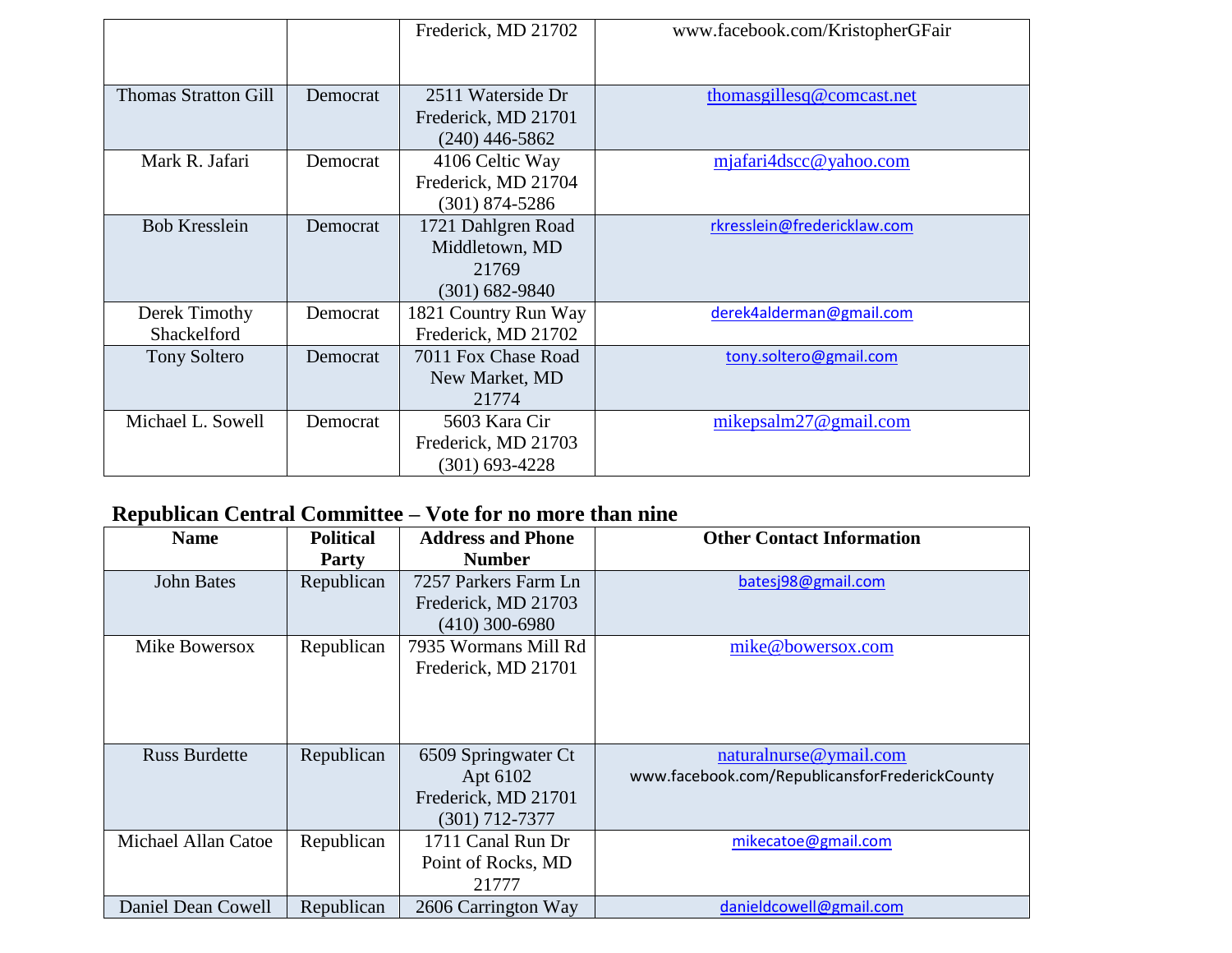|                           |            | Frederick, MD 21702    | www.facebook.com/VoteDanielCowell              |
|---------------------------|------------|------------------------|------------------------------------------------|
|                           |            | $(240)$ 626-5480       | @votedancowell                                 |
|                           |            |                        |                                                |
| <b>Ted Dacey</b>          | Republican | 6813 Wittenburg Drive  | ted.dacey@gmail.com                            |
|                           |            | Frederick, MD 21702    |                                                |
|                           |            | $(301) 620 - 4165$     |                                                |
| Regis Gamble              | Republican | 7330 Picnic Woods Rd   | regis.gamble@comcast.net                       |
|                           |            | Middletown, MD         | www.facebook.com/VoteGambeforFCRCC             |
|                           |            | 21769                  |                                                |
|                           |            | $(240)$ 356-0204       |                                                |
| Michael T. Hargadon       | Republican | 16932 Annandale Road   | m.hargadon@verizon.net                         |
|                           |            | Emmitsburg, MD         |                                                |
|                           |            | 21727                  |                                                |
| <b>Edward Allen Heine</b> | Republican | 5828 Catoctin Vista Dr | eaheine@msn.com                                |
|                           |            | Mt Airy, MD 21771      | www.facebook.com/Edward.Heine                  |
|                           |            | $(301)$ 938-4099       |                                                |
| Michael Hill              | Republican | 3624 Lander Road       | hillforfrederick@gmail.com                     |
|                           |            | Jefferson, MD 21755    |                                                |
| Joeylynn Hough            | Republican | 143 Fiona Way          | joelynnf@aol.com                               |
|                           |            | Knoxville, MD 21758    |                                                |
|                           |            | $(240)$ 405-7098       |                                                |
|                           |            |                        |                                                |
| Cynthia Houser            | Republican | 9 Donovan Court        | cynthiahouser@gmail.com                        |
|                           |            | Knoxville, MD 21758    |                                                |
|                           |            | $(301)$ 529-5040       |                                                |
| Jason Laird               | Republican | 202 Baughmans Lane     | jason.laird@frederickliberty.org               |
|                           |            | Frederick, MD 21702    | www.facebook.com/RepublicansforFrederickCounty |
|                           |            | $(301)$ 401-1663       |                                                |
| Joel Lea-Wilson           | Republican | 10980 Horseshoe Dr     | jleawilson706@gmail.com                        |
|                           |            | Frederick, MD 21701    | www.facebook.com/RepublicansforFrederickCounty |
|                           |            |                        | @jleawilson706                                 |
| <b>Jason Miller</b>       | Republican | P.O. Box 411           | mrjasondavidmiller@gmail.com                   |
|                           |            | Mt. Airy, MD 21771     |                                                |
| Joe Parsley               | Republican | 2412 Cobblestone Way   | joeparsley@aol.com                             |
|                           |            | Frederick, MD 21702    |                                                |
|                           |            | $(301) 694 - 5741$     |                                                |
| Benjamin Reddington       | Republican | 618 N Bentz St         | benreddington@gmail.com                        |
|                           |            | Frederick, MD 21701    | www.facebook.com/RepublicansforFrederickCounty |
|                           |            | $(814) 574 - 3267$     |                                                |
| Mary C. Rolle             | Republican | 7217 James Harris      | mary.rolle@hotmail.com                         |
|                           |            | <b>Memorial Drive</b>  |                                                |
|                           |            | Frederick, MD 21702    |                                                |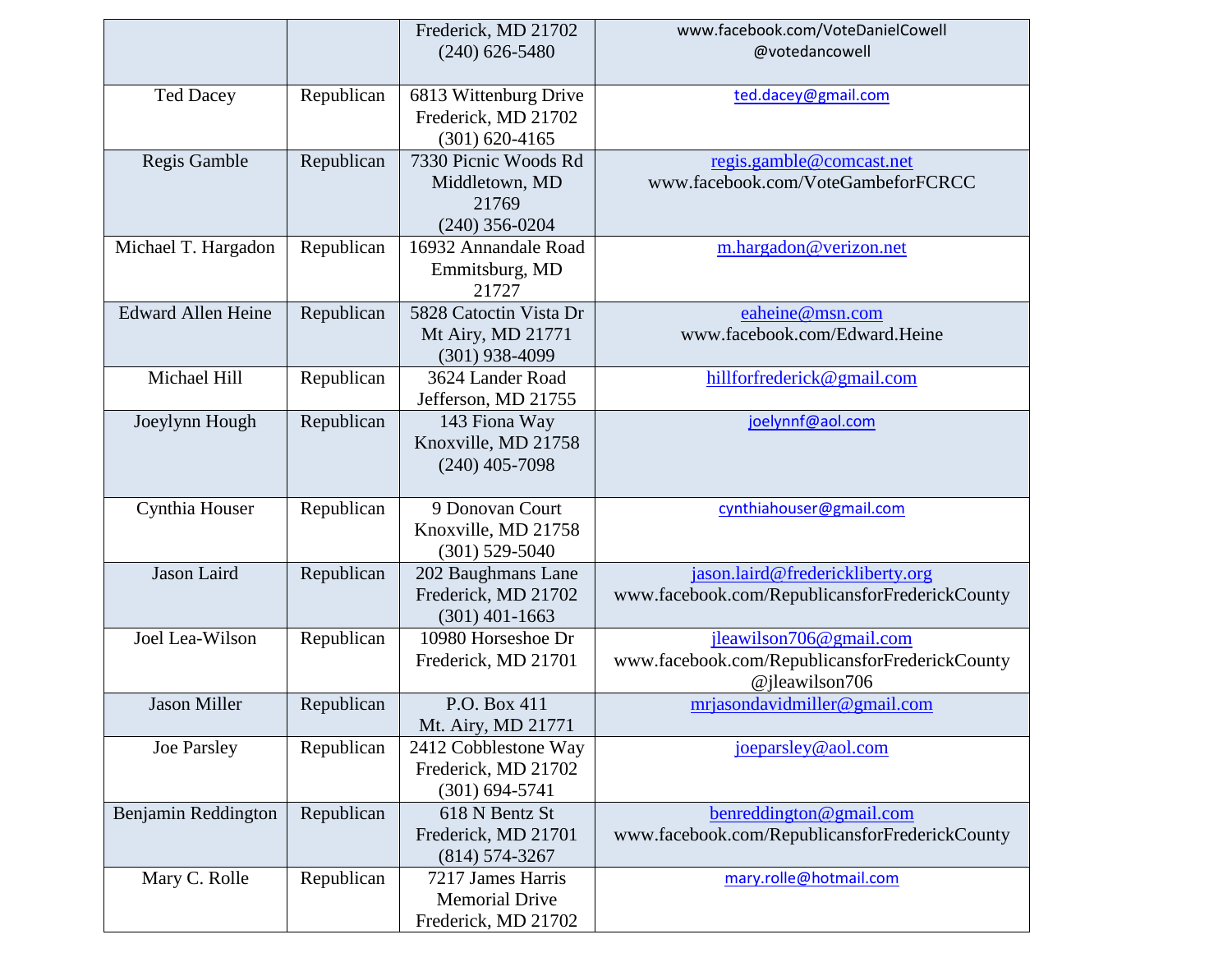|                        |            | $(301)$ 748-0544    |                                                 |
|------------------------|------------|---------------------|-------------------------------------------------|
| <b>Matthew Salomon</b> | Republican | 7187 Stillwater Ct  | m.salomon@comcast.net                           |
|                        |            | Frederick, MD 21702 | www.facebook.com/RepublicansforFrederickCounty  |
| Cindy Schaff           | Republican | 9455 Dunraven St    | cmschaff@comcast.net                            |
|                        |            | Frederick, MD 21704 | www.facebook.com/CyndiSchaffFrederickCountyCent |
|                        |            | $(740)$ 816-1465    | ralCommittee                                    |
| <b>Billy Shreve</b>    | Republican | 1812 Sebastian Blvd | info@believeinshreve.com                        |
|                        |            | Frederick, MD 21701 | www.BelieveInShreve.com                         |
|                        |            | $(301) 694 - 3618$  | www.facebook.com/BillyShreve                    |
| <b>Jason Vineyard</b>  | Republican | 1475 Mobley Ct      | jvine $101@$ gmail.com                          |
|                        |            | Frederick, MD 21701 | www.facebook.com/RepublicansforFrederickCounty  |
| Darren Shay Wigfield   | Republican | 5257 Buckeystown    | darren@darrenfordelegate.com                    |
|                        |            | Pike #214           | www.darrenfordelegate.com                       |
|                        |            | Frederick, MD 21703 | www.facebook.com/RepublicansforFrederickCounty  |
|                        |            | (301) 637-0769      |                                                 |

### **Board of Education – Vote for no more than four**

| <b>Name</b>                 | <b>Political</b> | <b>Address and Phone</b> | <b>Other Contact Information</b>           |
|-----------------------------|------------------|--------------------------|--------------------------------------------|
|                             |                  |                          |                                            |
|                             | <b>Party</b>     | <b>Number</b>            |                                            |
| Liz Barrett                 |                  | 5257 Buckeystown         | liz@barrettforboe.com                      |
|                             |                  | Pike #504                | www.barrettforboe.com                      |
|                             |                  | Frederick, MD 21704      | www.facebook.com/Barrett4BOE               |
| Jonathan C. Carothers       |                  | 4825 Marsden Court       | jon.carothers60@gmail.com                  |
|                             |                  | Frederick, MD 21703      |                                            |
| Colleen E. Cusimano         |                  | P.O. Box 292             | colleenc4boe@gmail.com                     |
|                             |                  | Monrovia, MD 21770       | www.colleenc4boe                           |
|                             |                  | $(301)$ 799-8454         |                                            |
| Mike Ferrell                |                  | 4824 Marsden Court       | MikeFerrell@hotmail.com                    |
|                             |                  | Frederick, MD 21703      | Michael.Ferrell.31586@facebook.com         |
|                             |                  | $(301) 631 - 1749$       |                                            |
| Millicent Hall              |                  | 5657 Denton Court        | www.facebook.com/Hallforboe                |
|                             |                  | Frederick, MD 21703      |                                            |
|                             |                  |                          |                                            |
|                             |                  |                          |                                            |
| Kenneth Kerr                |                  | 7412 Skyline Dr          | kpkerr@comcast.net                         |
|                             |                  | Frederick, MD 21702      | www.kerr4boe.com                           |
|                             |                  | $(301)$ 473-9015         | www.facebook.com/Kerr4boe                  |
|                             |                  |                          | @kerr4boe                                  |
| <b>April Fleming Miller</b> |                  | P.O. Box 1073            | AprilFMiller@comcast.net                   |
|                             |                  | Middletown, MD           | www.amiller4boe.com                        |
|                             |                  | 21769                    | www.facebook.com/Dr.AprilFlemingMiller4boe |